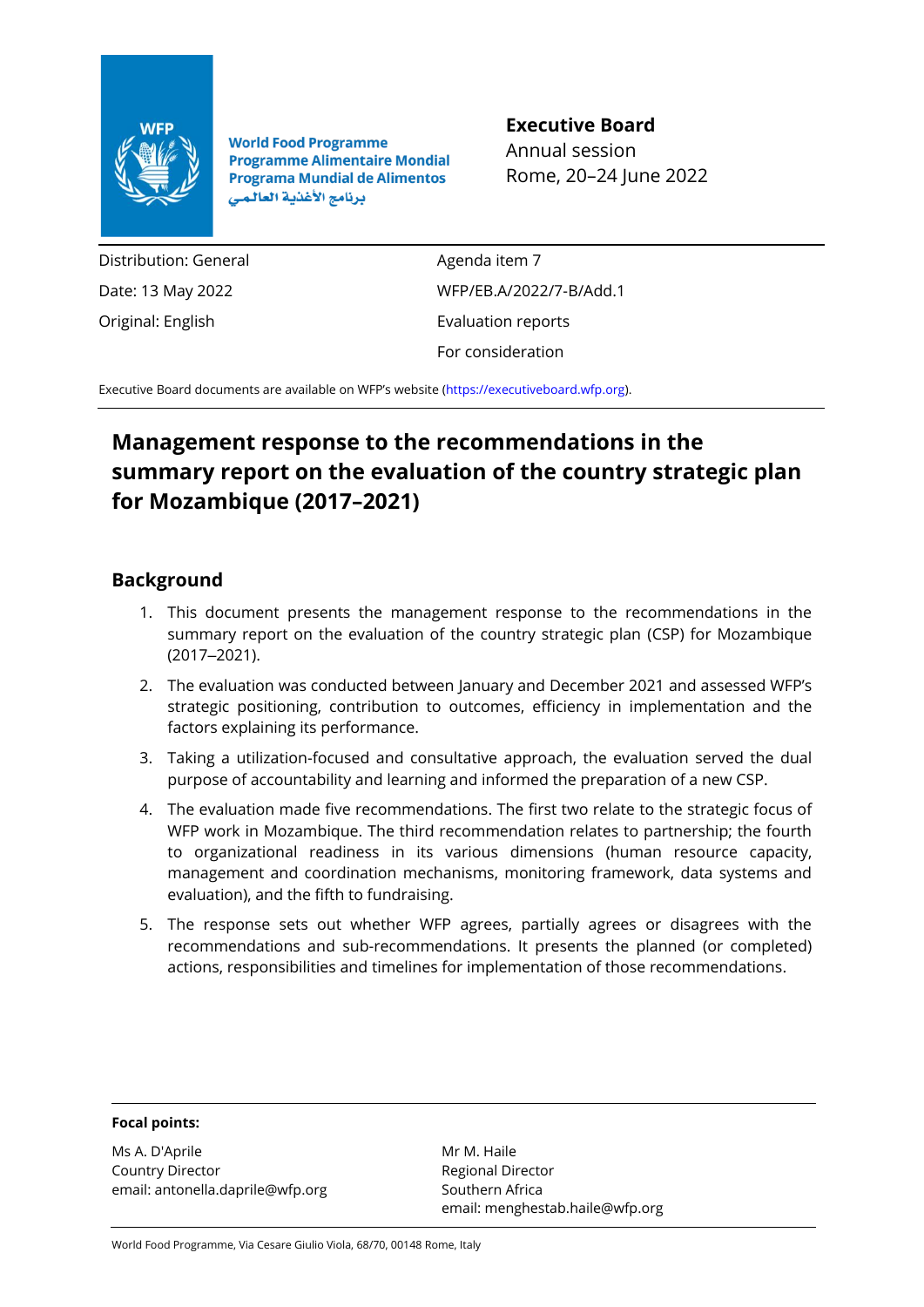| MANAGEMENT RESPONSE TO THE RECOMMENDATIONS IN THE SUMMARY REPORT ON THE EVALUATION<br>OF THE COUNTRY STRATEGIC PLAN FOR MOZAMBIQUE (2017-2021)                                                                                                                                                                                                     |                                                                                                                   |                        |                                                                                                                                                                                                                                                                                                                                                                                                                      |                                                                              |                           |  |  |
|----------------------------------------------------------------------------------------------------------------------------------------------------------------------------------------------------------------------------------------------------------------------------------------------------------------------------------------------------|-------------------------------------------------------------------------------------------------------------------|------------------------|----------------------------------------------------------------------------------------------------------------------------------------------------------------------------------------------------------------------------------------------------------------------------------------------------------------------------------------------------------------------------------------------------------------------|------------------------------------------------------------------------------|---------------------------|--|--|
| <b>Recommendations and</b><br>sub-recommendations                                                                                                                                                                                                                                                                                                  | Recommendation<br>and sub-<br>recommendation<br>lead (with<br>supporting offices<br>and divisions in<br>brackets) | Management<br>response | <b>Actions to be taken</b>                                                                                                                                                                                                                                                                                                                                                                                           | <b>Action lead (with</b><br>supporting offices and<br>divisions in brackets) | <b>Action</b><br>deadline |  |  |
| <b>Priority: High</b><br><b>Overall deadline: December 2022</b><br>1. Maintain the strategic<br>direction of the new country<br>strategic plan in humanitarian<br>assistance alongside<br>development interventions that<br>have a long-term vision, focusing<br>on areas where WFP can better<br>position                                         | Country office<br>(regional bureau)                                                                               | Agreed                 |                                                                                                                                                                                                                                                                                                                                                                                                                      |                                                                              |                           |  |  |
| 1.1 Keep the country strategic plan<br>design (including the line of sight<br>and theory of change) simple by<br>focusing on thematic areas where<br>WFP has a comparative advantage<br>such as food and nutrition security,<br>school feeding, social protection,<br>climate resilience and disaster<br>preparedness and response.<br>(June 2022) | Country office<br>(regional bureau)                                                                               | Agreed                 | 1. WFP will take into consideration the<br>evaluation findings and<br>recommendations in designing the line<br>of sight of the CSP for 2022-2026 and<br>selecting the thematic areas in which<br>WFP has comparative advantages,<br>particularly leveraging those relating to<br>climate adaptation, food and nutrition<br>security, school feeding, social protection<br>and disaster preparedness and<br>response. | Country office programme<br>unit (regional bureau<br>programme unit)         | June 2022                 |  |  |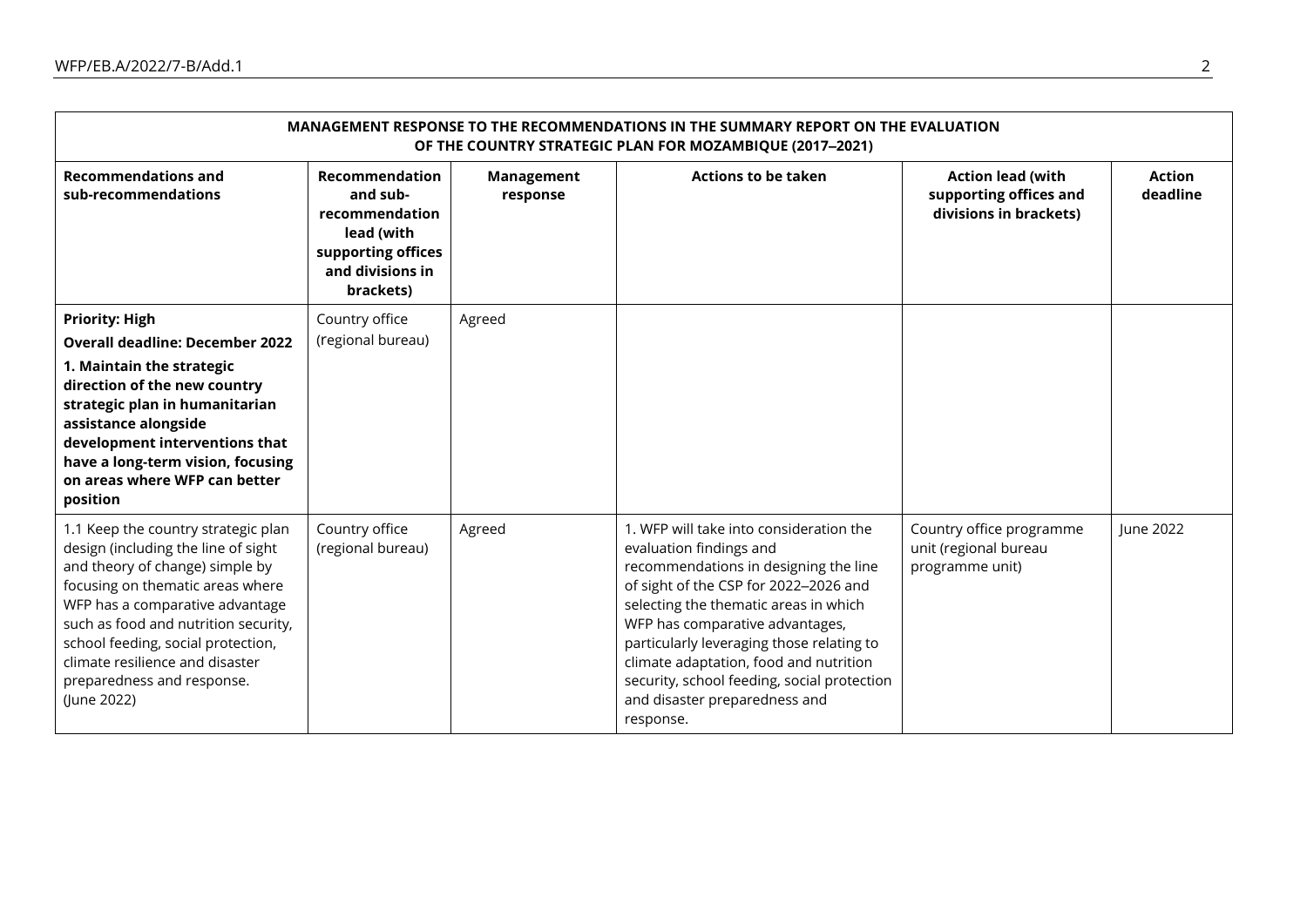| MANAGEMENT RESPONSE TO THE RECOMMENDATIONS IN THE SUMMARY REPORT ON THE EVALUATION<br>OF THE COUNTRY STRATEGIC PLAN FOR MOZAMBIQUE (2017-2021)                                                                                                                                                                                                                                                                 |                                                                                                                   |                        |                                                                                                                                                                                                                                                                                                                                                                                                                                                                                          |                                                                              |                           |  |  |  |
|----------------------------------------------------------------------------------------------------------------------------------------------------------------------------------------------------------------------------------------------------------------------------------------------------------------------------------------------------------------------------------------------------------------|-------------------------------------------------------------------------------------------------------------------|------------------------|------------------------------------------------------------------------------------------------------------------------------------------------------------------------------------------------------------------------------------------------------------------------------------------------------------------------------------------------------------------------------------------------------------------------------------------------------------------------------------------|------------------------------------------------------------------------------|---------------------------|--|--|--|
| <b>Recommendations and</b><br>sub-recommendations                                                                                                                                                                                                                                                                                                                                                              | Recommendation<br>and sub-<br>recommendation<br>lead (with<br>supporting offices<br>and divisions in<br>brackets) | Management<br>response | <b>Actions to be taken</b>                                                                                                                                                                                                                                                                                                                                                                                                                                                               | <b>Action lead (with</b><br>supporting offices and<br>divisions in brackets) | <b>Action</b><br>deadline |  |  |  |
| 1.2 Mainstream climate resilience,<br>gender equality and women's<br>empowerment across the country<br>strategic plan by defining outputs<br>and activities that include them.<br>(June 2022)                                                                                                                                                                                                                  | Country office<br>(regional bureau)                                                                               | Agreed                 | 2. WFP will embrace a human rights-<br>based approach and the "do no harm"<br>principle and will ensure that its<br>programmatic approaches take into<br>account cross-cutting issues of gender,<br>disability, nutrition, HIV/AIDS, protection<br>and accountability to affected<br>populations.                                                                                                                                                                                        | Country office programme<br>unit (regional bureau<br>programme unit)         | June 2022                 |  |  |  |
|                                                                                                                                                                                                                                                                                                                                                                                                                |                                                                                                                   |                        | 3. WFP will apply appropriate, risk-<br>informed resilience approaches across<br>the humanitarian-development-peace<br>nexus, saving lives in emergencies while<br>changing lives by supporting populations<br>in adapting and improving livelihoods<br>and better withstanding recurring<br>shocks.                                                                                                                                                                                     | Country office programme<br>unit (regional bureau<br>programme unit)         | June 2022                 |  |  |  |
| 1.3 Define a long-term vision and<br>strategy for strengthening national<br>capacity in the individual,<br>institutional and policy domains<br>that will function as a road map for<br>the country office throughout<br>country strategic plan<br>implementation, considering the<br>strategic nuances required in<br>supporting the Government at the<br>central and decentralized levels.<br>(December 2022) | Country office<br>(regional bureau<br>programme unit)                                                             | Agreed                 | 4. WFP will develop a country capacity<br>strengthening strategy for the term of<br>the CSP for 2022-2026 that will include a<br>government and key stakeholder<br>engagement strategy.<br>As WFP adopts a multi-stakeholder,<br>holistic, system strengthening approach<br>to capacity strengthening, the capacity<br>strengthening strategy will focus on the<br>individual, organizational and enabling<br>environment domains and enable WFP<br>to engage through one or more of the | Country office programme<br>unit (regional bureau<br>programme unit)         | December 2022             |  |  |  |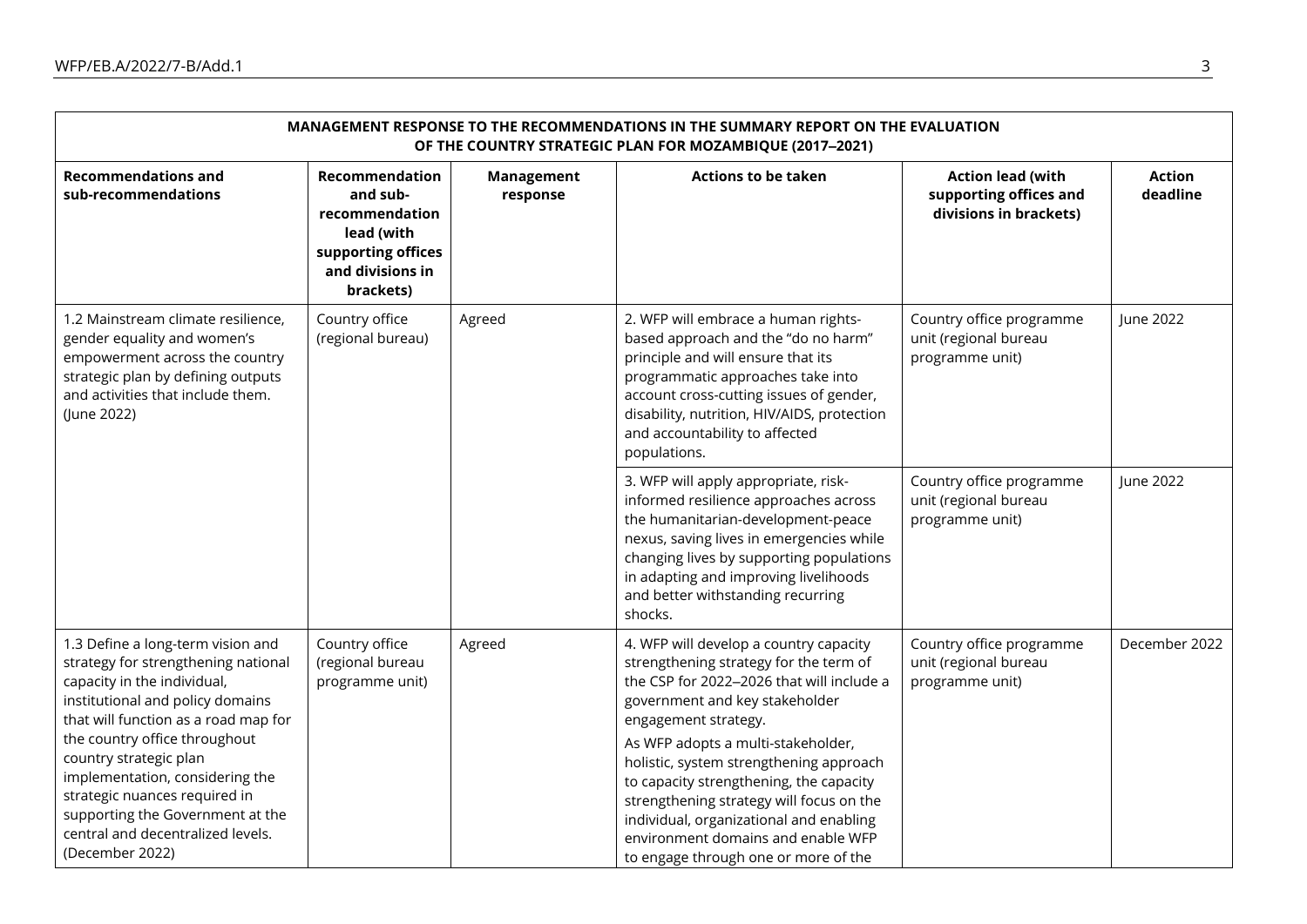| MANAGEMENT RESPONSE TO THE RECOMMENDATIONS IN THE SUMMARY REPORT ON THE EVALUATION<br>OF THE COUNTRY STRATEGIC PLAN FOR MOZAMBIQUE (2017-2021) |                                                                                                                   |                        |                                                                                                                                                                                                                                                                                                                                                                                                                                                                                                                                                                                                                                                                                                                                                    |                                                                              |                           |  |  |  |
|------------------------------------------------------------------------------------------------------------------------------------------------|-------------------------------------------------------------------------------------------------------------------|------------------------|----------------------------------------------------------------------------------------------------------------------------------------------------------------------------------------------------------------------------------------------------------------------------------------------------------------------------------------------------------------------------------------------------------------------------------------------------------------------------------------------------------------------------------------------------------------------------------------------------------------------------------------------------------------------------------------------------------------------------------------------------|------------------------------------------------------------------------------|---------------------------|--|--|--|
| <b>Recommendations and</b><br>sub-recommendations                                                                                              | Recommendation<br>and sub-<br>recommendation<br>lead (with<br>supporting offices<br>and divisions in<br>brackets) | Management<br>response | <b>Actions to be taken</b>                                                                                                                                                                                                                                                                                                                                                                                                                                                                                                                                                                                                                                                                                                                         | <b>Action lead (with</b><br>supporting offices and<br>divisions in brackets) | <b>Action</b><br>deadline |  |  |  |
|                                                                                                                                                |                                                                                                                   |                        | five pathways of its corporate approach<br>to country capacity strengthening,<br>namely:<br>• policies and legislation;<br>• institutional effectiveness and<br>accountability;<br>• strategic planning and financing;<br>• programme design and delivery<br>(including monitoring and evaluation);<br>and<br>• engagement and participation of<br>communities, civil society and the<br>private sector.<br>WFP will seek to capitalize on the success<br>of capacity strengthening activities for<br>strategic governmental partners at the<br>national and subnational levels, in line<br>with national strategy and workplan<br>documents, including the national<br>master plan for the prevention and<br>mitigation of natural disasters; the |                                                                              |                           |  |  |  |
|                                                                                                                                                |                                                                                                                   |                        | national master plan for disaster risk<br>reduction for 2017-2030; the second<br>national strategy for basic social security<br>for 2016-2024; and the education sector<br>plan for 2020-2029.                                                                                                                                                                                                                                                                                                                                                                                                                                                                                                                                                     |                                                                              |                           |  |  |  |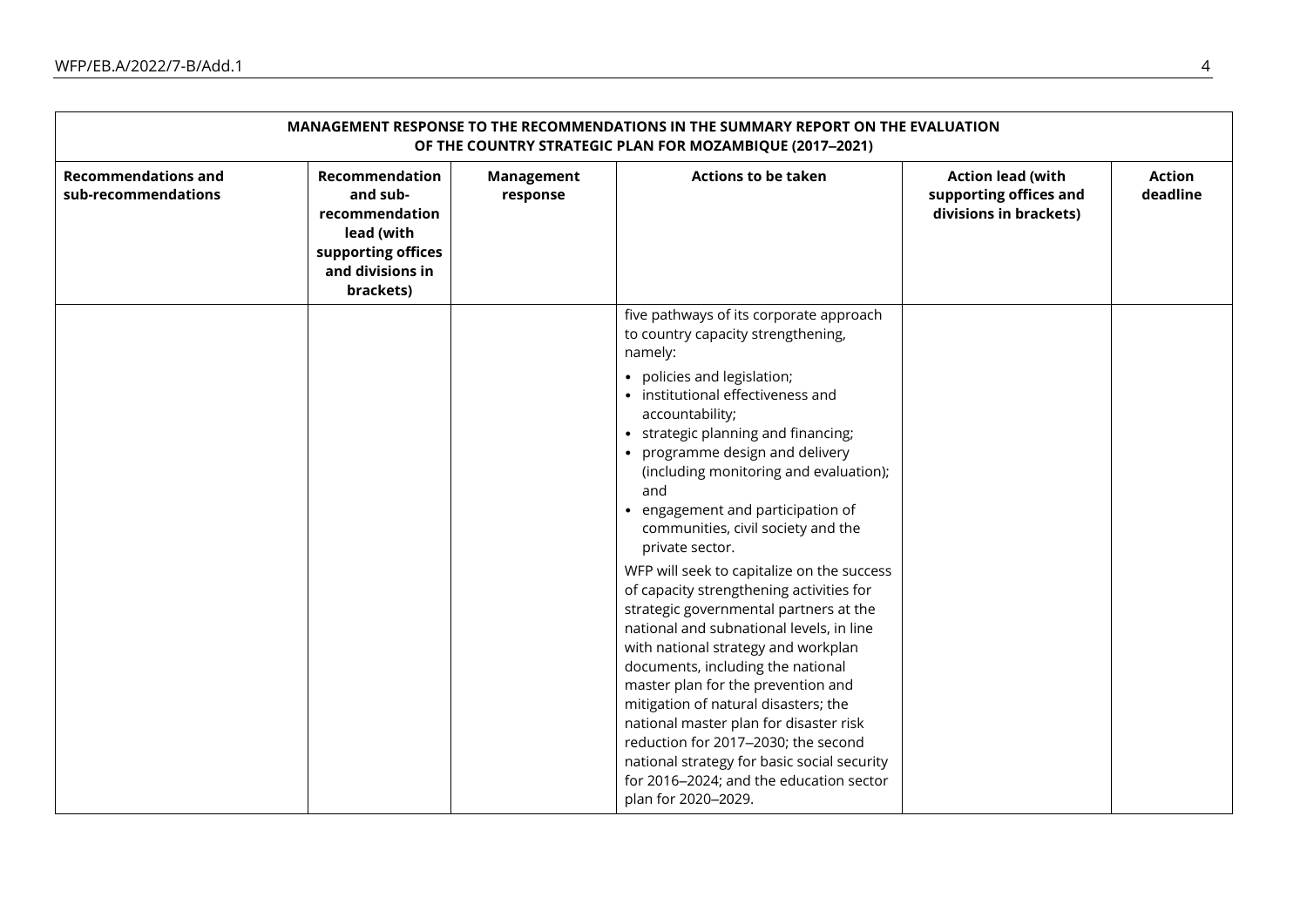| MANAGEMENT RESPONSE TO THE RECOMMENDATIONS IN THE SUMMARY REPORT ON THE EVALUATION<br>OF THE COUNTRY STRATEGIC PLAN FOR MOZAMBIQUE (2017-2021)                                                                                                                                                |                                                                                                                          |                        |                                                                                                                                                                                                                                                                                                                                                                                                                                                                                                                                                                                                                   |                                                                                          |                           |  |  |  |
|-----------------------------------------------------------------------------------------------------------------------------------------------------------------------------------------------------------------------------------------------------------------------------------------------|--------------------------------------------------------------------------------------------------------------------------|------------------------|-------------------------------------------------------------------------------------------------------------------------------------------------------------------------------------------------------------------------------------------------------------------------------------------------------------------------------------------------------------------------------------------------------------------------------------------------------------------------------------------------------------------------------------------------------------------------------------------------------------------|------------------------------------------------------------------------------------------|---------------------------|--|--|--|
| <b>Recommendations and</b><br>sub-recommendations                                                                                                                                                                                                                                             | <b>Recommendation</b><br>and sub-<br>recommendation<br>lead (with<br>supporting offices<br>and divisions in<br>brackets) | Management<br>response | <b>Actions to be taken</b>                                                                                                                                                                                                                                                                                                                                                                                                                                                                                                                                                                                        | <b>Action lead (with</b><br>supporting offices and<br>divisions in brackets)             | <b>Action</b><br>deadline |  |  |  |
| <b>Priority: High</b><br><b>Overall deadline: December 2024</b><br>2. Position WFP as capable of<br>driving progress towards and<br>strengthening the humanitarian-<br>development-peace nexus in<br>Mozambique                                                                               | Country office<br>(regional bureau<br>and headquarters)                                                                  | Agreed                 |                                                                                                                                                                                                                                                                                                                                                                                                                                                                                                                                                                                                                   |                                                                                          |                           |  |  |  |
| 2.1 Generate evidenced-based<br>knowledge on how to<br>operationalize the<br>humanitarian-development-peace<br>nexus approach and push for<br>multi-year agreements with donors<br>and United Nations partners<br>addressing humanitarian,<br>development and peace needs.<br>(December 2024) | Country office<br>(regional bureau<br>and headquarters)                                                                  | Agreed                 | 1. In implementing its work to contribute<br>to United Nations partners' collective<br>efforts to operationalize the<br>humanitarian-development-peace nexus,<br>WFP will ensure better management of<br>knowledge about the approaches being<br>adopted, lessons learned and best<br>practices through the production of<br>knowledge products (e.g. reports) and<br>facilitation of knowledge-sharing<br>sessions (e.g. workshops). As WFP<br>operationalizes the nexus by being part<br>of United Nations-wide initiatives, the<br>knowledge-sharing sessions will be both<br>internal and external in nature. | Country office programme<br>unit (regional bureau<br>programme unit and<br>headquarters) | December 2024             |  |  |  |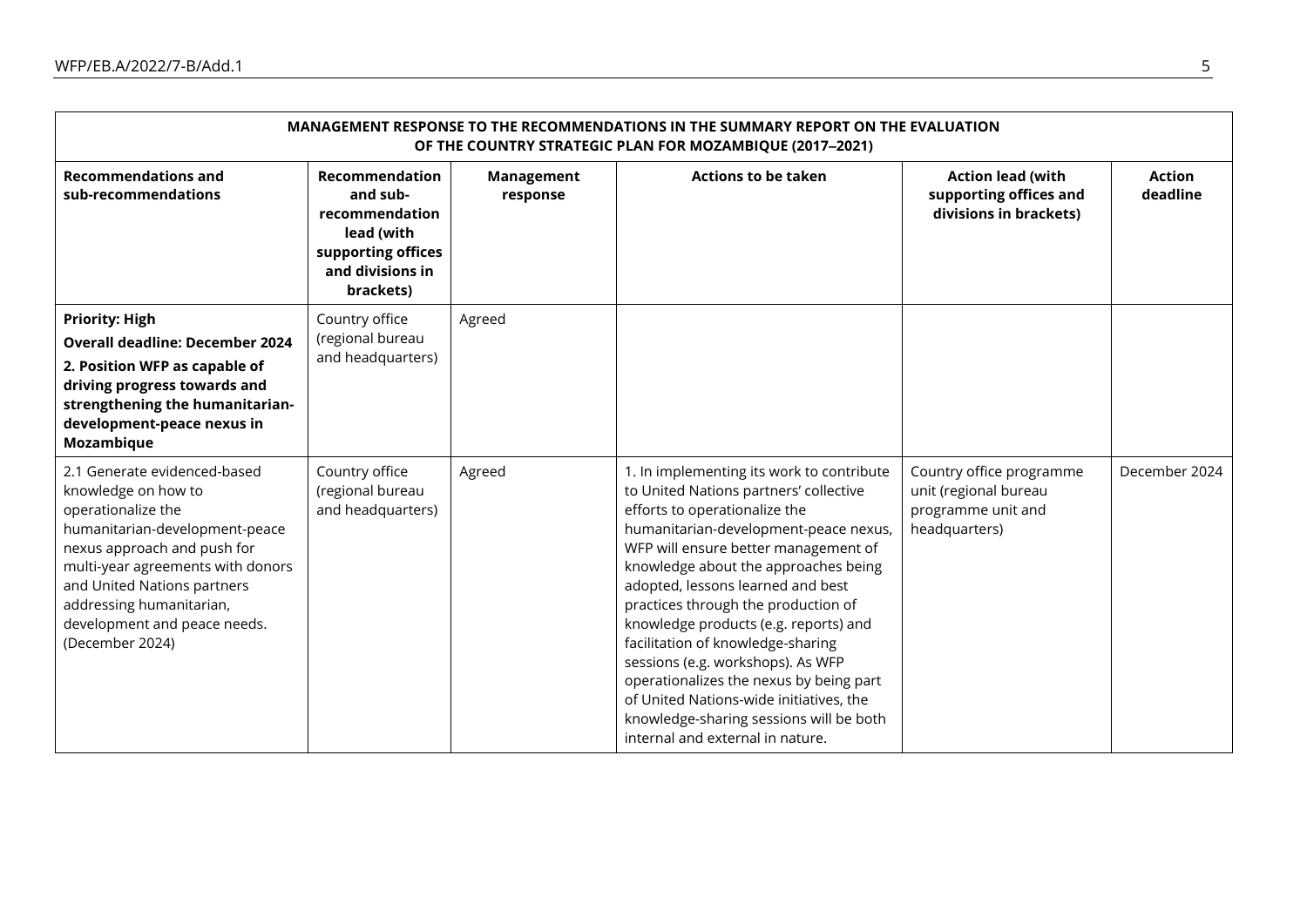| MANAGEMENT RESPONSE TO THE RECOMMENDATIONS IN THE SUMMARY REPORT ON THE EVALUATION<br>OF THE COUNTRY STRATEGIC PLAN FOR MOZAMBIQUE (2017-2021)                                                                                                                                                                                                                                               |                                                                                                                          |                        |                                                                                                                                                                                                                                                                                                                                                                                                                                                                                             |                                                                                          |                           |  |  |  |
|----------------------------------------------------------------------------------------------------------------------------------------------------------------------------------------------------------------------------------------------------------------------------------------------------------------------------------------------------------------------------------------------|--------------------------------------------------------------------------------------------------------------------------|------------------------|---------------------------------------------------------------------------------------------------------------------------------------------------------------------------------------------------------------------------------------------------------------------------------------------------------------------------------------------------------------------------------------------------------------------------------------------------------------------------------------------|------------------------------------------------------------------------------------------|---------------------------|--|--|--|
| <b>Recommendations and</b><br>sub-recommendations                                                                                                                                                                                                                                                                                                                                            | <b>Recommendation</b><br>and sub-<br>recommendation<br>lead (with<br>supporting offices<br>and divisions in<br>brackets) | Management<br>response | <b>Actions to be taken</b>                                                                                                                                                                                                                                                                                                                                                                                                                                                                  | <b>Action lead (with</b><br>supporting offices and<br>divisions in brackets)             | <b>Action</b><br>deadline |  |  |  |
| 2.2 Continue local procurement,<br>ensuring that WFP's supply chain<br>contributes to development<br>through a bottom-up approach.<br>(December 2022)                                                                                                                                                                                                                                        | Country office<br>(regional bureau<br>and headquarters)                                                                  | Agreed                 | 2. WFP will steadily increase the share of<br>local food procurement, aiming to<br>purchase locally more than half of the<br>food it procures. Local and regional food<br>procurement, including pro-smallholder<br>procurement, injects cash into local<br>economies, significantly strengthening<br>smallholder livelihoods and food system<br>sustainability.                                                                                                                            | Country office programme<br>unit (regional bureau<br>programme unit and<br>headquarters) | December 2022             |  |  |  |
| 2.3 Advocate greater emphasis on<br>the humanitarian-development-<br>peace nexus in the design and<br>implementation of the new United<br>Nations sustainable development<br>cooperation framework and<br>promote thematic meetings and<br>other events to raise awareness of<br>the various stakeholders working in<br>the humanitarian and development<br>areas, including the World Bank. | Country office<br>(regional bureau<br>and headquarters)                                                                  | Agreed                 | 3. WFP will ensure that the common<br>country analysis and the United Nations<br>Sustainable Development Cooperation<br>Framework for 2022-2026 reflect the<br>humanitarian-development-peace nexus<br>well, supporting national institutions in<br>using social protection systems and<br>programmes to respond to natural<br>shocks and seasonal food insecurity,<br>thus contributing to bridging the<br>humanitarian-development nexus and<br>supporting long-term resilience-building. | Country office programme<br>unit (regional bureau<br>programme unit and<br>headquarters) | December 2023             |  |  |  |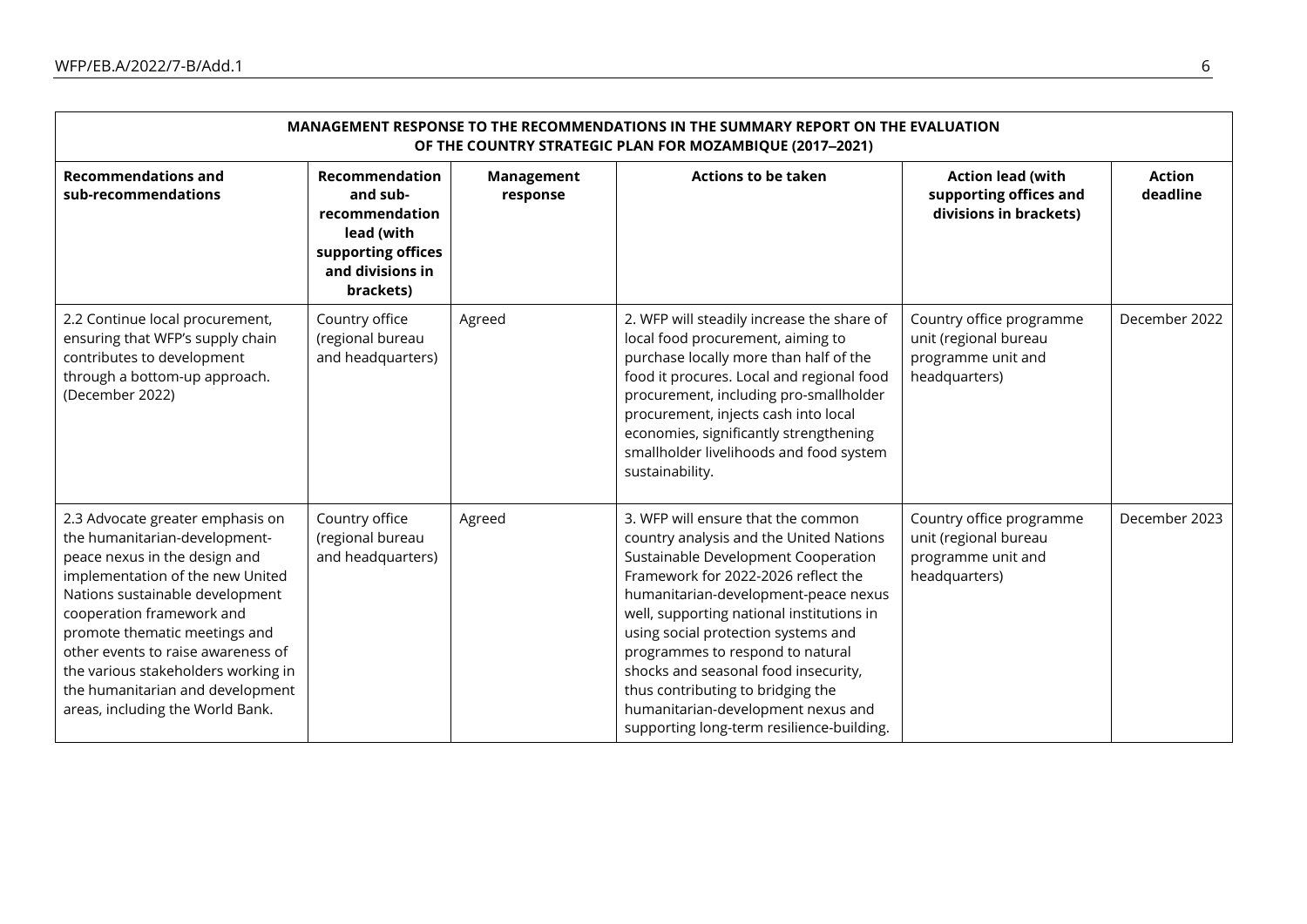| MANAGEMENT RESPONSE TO THE RECOMMENDATIONS IN THE SUMMARY REPORT ON THE EVALUATION<br>OF THE COUNTRY STRATEGIC PLAN FOR MOZAMBIQUE (2017-2021)                                                                                                                                   |                                                                                                                                               |                        |                                                                                                                                                                                                                                                                                                                                                                                                                                                                                                                                                                                                                                                                                                                                                                                         |                                                                                                                                                                                                                                                                                                                                                                                                                                                                                                                                                                               |                           |  |  |
|----------------------------------------------------------------------------------------------------------------------------------------------------------------------------------------------------------------------------------------------------------------------------------|-----------------------------------------------------------------------------------------------------------------------------------------------|------------------------|-----------------------------------------------------------------------------------------------------------------------------------------------------------------------------------------------------------------------------------------------------------------------------------------------------------------------------------------------------------------------------------------------------------------------------------------------------------------------------------------------------------------------------------------------------------------------------------------------------------------------------------------------------------------------------------------------------------------------------------------------------------------------------------------|-------------------------------------------------------------------------------------------------------------------------------------------------------------------------------------------------------------------------------------------------------------------------------------------------------------------------------------------------------------------------------------------------------------------------------------------------------------------------------------------------------------------------------------------------------------------------------|---------------------------|--|--|
| <b>Recommendations and</b><br>sub-recommendations                                                                                                                                                                                                                                | Recommendation<br>and sub-<br>recommendation<br>lead (with<br>supporting offices<br>and divisions in<br>brackets)                             | Management<br>response | <b>Actions to be taken</b>                                                                                                                                                                                                                                                                                                                                                                                                                                                                                                                                                                                                                                                                                                                                                              | <b>Action lead (with</b><br>supporting offices and<br>divisions in brackets)                                                                                                                                                                                                                                                                                                                                                                                                                                                                                                  | <b>Action</b><br>deadline |  |  |
| <b>Priority: High</b><br><b>Overall deadline: December 2024</b><br>3. Continue to strengthen and<br>diversify strategic partnerships<br>with a range of national and<br>international actors to enhance<br>the efficiency and effectiveness<br>of the new country strategic plan | Country office<br>(relevant<br>ministries,<br>provincial<br>governments,<br><b>United Nations</b><br>entities, academia<br>and civil society) | Agreed                 |                                                                                                                                                                                                                                                                                                                                                                                                                                                                                                                                                                                                                                                                                                                                                                                         |                                                                                                                                                                                                                                                                                                                                                                                                                                                                                                                                                                               |                           |  |  |
| 3.1 Seek long-term agreements and<br>in place of project-based<br>agreements sign strategic<br>memoranda of understanding with<br>the national government that are<br>coordinated and overseen at the<br>managerial level. (December 2022)                                       | Country office<br>(relevant<br>ministries,<br>provincial<br>governments,<br><b>United Nations</b><br>entities, academia<br>and civil society) | Agreed                 | 1. As the country office is increasingly<br>planning, budgeting, implementing and<br>coordinating with both the Government<br>and international organizations on inter-<br>agency endeavours, it should review<br>whether there is a need for new or<br>updated memoranda and/or letters of<br>understanding and ensure that long-term<br>agreements are signed with key<br>government partners. As part of the<br>country capacity strengthening and<br>government engagement strategy, WFP<br>will endeavour to establish long-term<br>umbrella memoranda of understanding<br>with government counterparts and will<br>seek opportunities for tripartite<br>agreements to facilitate and strengthen<br>inter-government collaboration and<br>strategic relationship-building with the | Country office programme<br>unit (relevant ministries,<br>including the Technical<br>Secretariat of Nutrition and<br>Food Security, the National<br>Institute of Disaster<br>Management, the Ministry of<br>Agriculture and Rural<br>Development, the Ministry of<br>Gender, Child and Social<br>Action/the National Institute<br>for Social Action, the Ministry<br>of Education and Human<br>Development and the<br>Ministry of Health, provincial<br>governments; United Nations<br>entities, including the United<br>Nations Children's Fund, the<br>Food and Agriculture | December 2022             |  |  |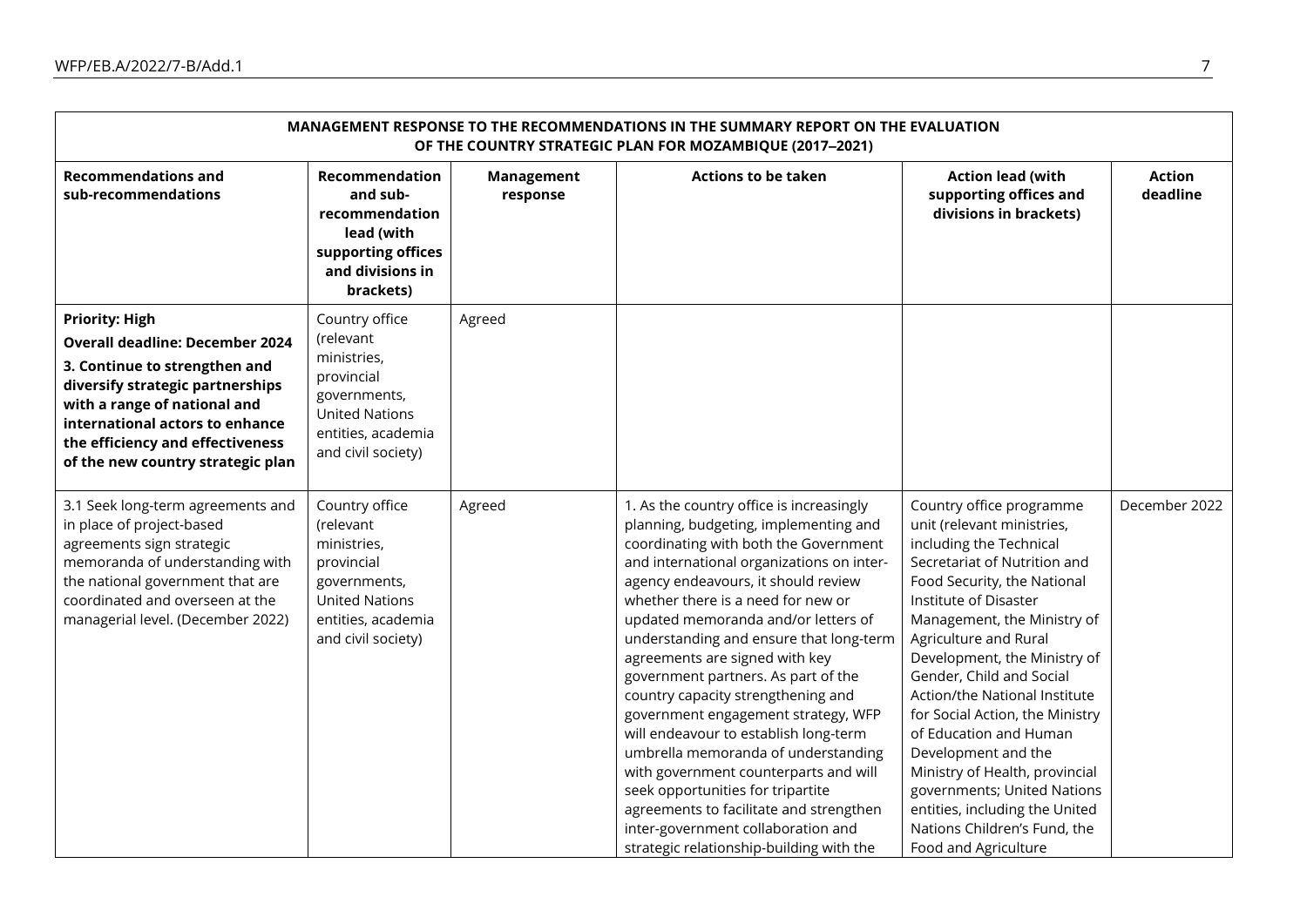| MANAGEMENT RESPONSE TO THE RECOMMENDATIONS IN THE SUMMARY REPORT ON THE EVALUATION<br>OF THE COUNTRY STRATEGIC PLAN FOR MOZAMBIQUE (2017-2021)                                                                                                                                  |                                                                                                                                               |                        |                                                                                                                                                                                                                                       |                                                                                                                                                                                                                                                                                                                                                                                                                                                                                                                                  |                           |  |  |  |
|---------------------------------------------------------------------------------------------------------------------------------------------------------------------------------------------------------------------------------------------------------------------------------|-----------------------------------------------------------------------------------------------------------------------------------------------|------------------------|---------------------------------------------------------------------------------------------------------------------------------------------------------------------------------------------------------------------------------------|----------------------------------------------------------------------------------------------------------------------------------------------------------------------------------------------------------------------------------------------------------------------------------------------------------------------------------------------------------------------------------------------------------------------------------------------------------------------------------------------------------------------------------|---------------------------|--|--|--|
| <b>Recommendations and</b><br>sub-recommendations                                                                                                                                                                                                                               | Recommendation<br>and sub-<br>recommendation<br>lead (with<br>supporting offices<br>and divisions in<br>brackets)                             | Management<br>response | <b>Actions to be taken</b>                                                                                                                                                                                                            | <b>Action lead (with</b><br>supporting offices and<br>divisions in brackets)                                                                                                                                                                                                                                                                                                                                                                                                                                                     | <b>Action</b><br>deadline |  |  |  |
|                                                                                                                                                                                                                                                                                 |                                                                                                                                               |                        | aim of improving the achievement of<br>WFP-supported national priorities.<br>Sub-agreements will detail specific<br>operational terms and conditions.                                                                                 | Organization of the United<br>Nations and the International<br>Fund for Agricultural<br>Development; academia; and<br>civil society)                                                                                                                                                                                                                                                                                                                                                                                             |                           |  |  |  |
| 3.2 Seek greater engagement with<br>local authorities through bilateral<br>activity-oriented local agreements<br>and define integrated service<br>packages with a territorial approach<br>at the community level in order to<br>minimize thematic and geographic<br>dispersion. | Country office<br>(relevant<br>ministries,<br>provincial<br>governments,<br><b>United Nations</b><br>entities, academia<br>and civil society) | Agreed                 | 2. WFP will explore the feasibility of<br>formalizing agreements with subnational<br>government institutions to provide<br>integrated services under the umbrella<br>of agreements with key line ministries at<br>the national level. | Country office programme<br>unit (relevant ministries,<br>including the Technical<br>Secretariat of Nutrition and<br>Food Security, the National<br>Institute of Disaster<br>Management, the Ministry of<br>Agriculture and Rural<br>Development, the Ministry of<br>Gender, Child and Social<br>Action/the National Institute<br>for Social Action, the Ministry<br>of Education and Human<br>Development and the<br>Ministry of Health; provincial<br>governments; United Nations<br>entities; academia; and civil<br>society) | December 2024             |  |  |  |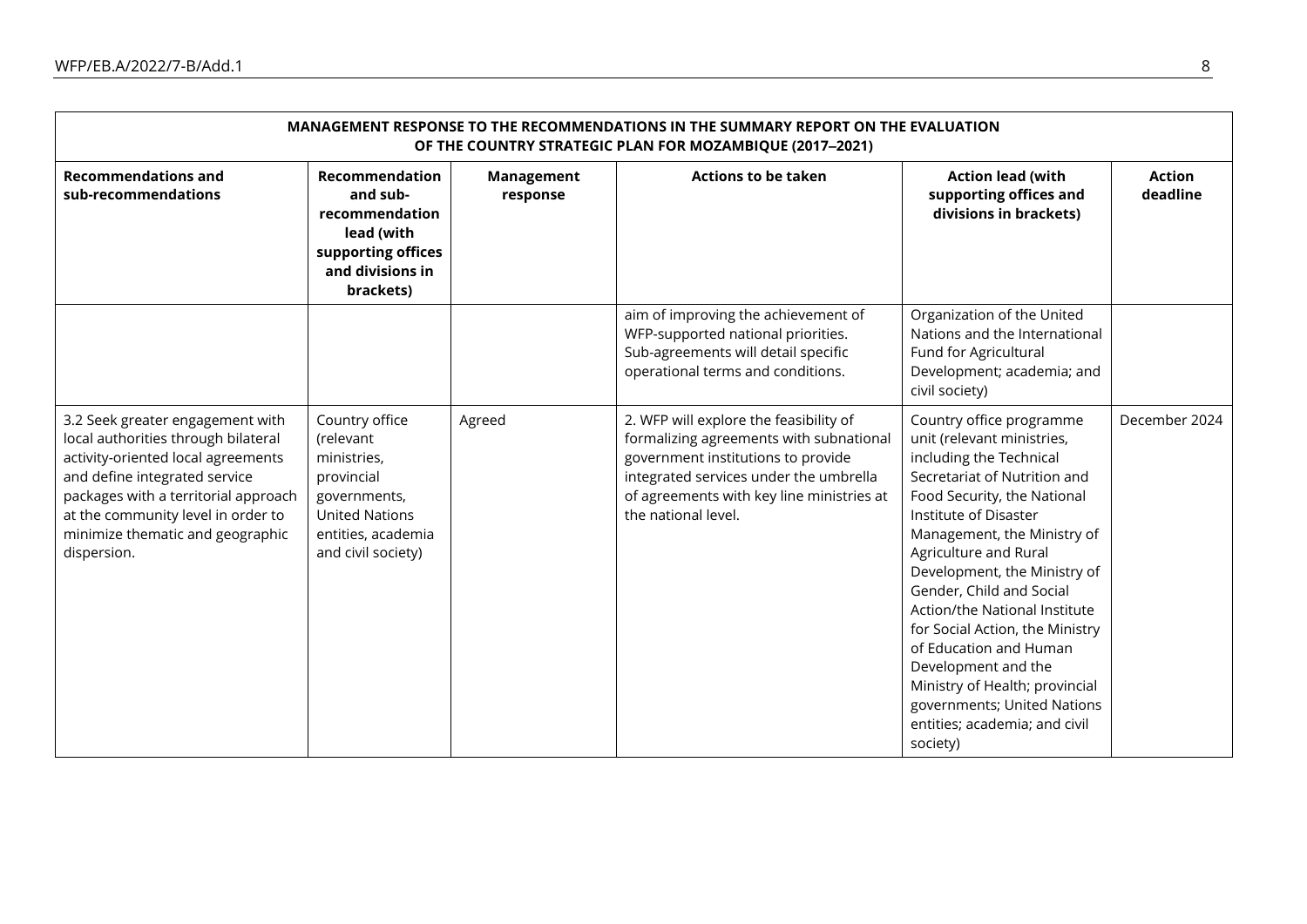| MANAGEMENT RESPONSE TO THE RECOMMENDATIONS IN THE SUMMARY REPORT ON THE EVALUATION<br>OF THE COUNTRY STRATEGIC PLAN FOR MOZAMBIQUE (2017-2021)                                      |                                                                                                                                               |                        |                                                                                                                                   |                                                                                                                                                                                                                                                                                                                                                                                                                                                                                                                                                                                                                                                                                                                          |                    |  |  |  |
|-------------------------------------------------------------------------------------------------------------------------------------------------------------------------------------|-----------------------------------------------------------------------------------------------------------------------------------------------|------------------------|-----------------------------------------------------------------------------------------------------------------------------------|--------------------------------------------------------------------------------------------------------------------------------------------------------------------------------------------------------------------------------------------------------------------------------------------------------------------------------------------------------------------------------------------------------------------------------------------------------------------------------------------------------------------------------------------------------------------------------------------------------------------------------------------------------------------------------------------------------------------------|--------------------|--|--|--|
| <b>Recommendations and</b><br>sub-recommendations                                                                                                                                   | <b>Recommendation</b><br>and sub-<br>recommendation<br>lead (with<br>supporting offices<br>and divisions in<br>brackets)                      | Management<br>response | <b>Actions to be taken</b>                                                                                                        | <b>Action lead (with</b><br>supporting offices and<br>divisions in brackets)                                                                                                                                                                                                                                                                                                                                                                                                                                                                                                                                                                                                                                             | Action<br>deadline |  |  |  |
| 3.3 Capitalize on recent<br>conversations among the<br>Rome-based agencies and reach an<br>agreement on collaboration within<br>the framework of the new country<br>strategic plan. | Country office<br>(relevant<br>ministries,<br>provincial<br>governments,<br><b>United Nations</b><br>entities, academia<br>and civil society) | Agreed                 | 3. WFP will explore opportunities to<br>establish joint and/or complementary<br>programmes with the other Rome-based<br>agencies. | Country office programme<br>unit (country office<br>management team; relevant<br>ministries, including the<br><b>Technical Secretariat of</b><br>Nutrition and Food Security,<br>the National Institute of<br>Disaster Management, the<br>Ministry of Agriculture and<br>Rural Development, the<br>Ministry of Gender, Child and<br>Social Action/the National<br>Institute for Social Action, the<br>Ministry of Education and<br>Human Development and<br>the Ministry of Health;<br>provincial governments;<br>United Nations entities,<br>including the Food and<br>Agriculture Organization of<br>the United Nations and the<br>International Fund for<br>Agricultural Development;<br>academia; and civil society) | December 2022      |  |  |  |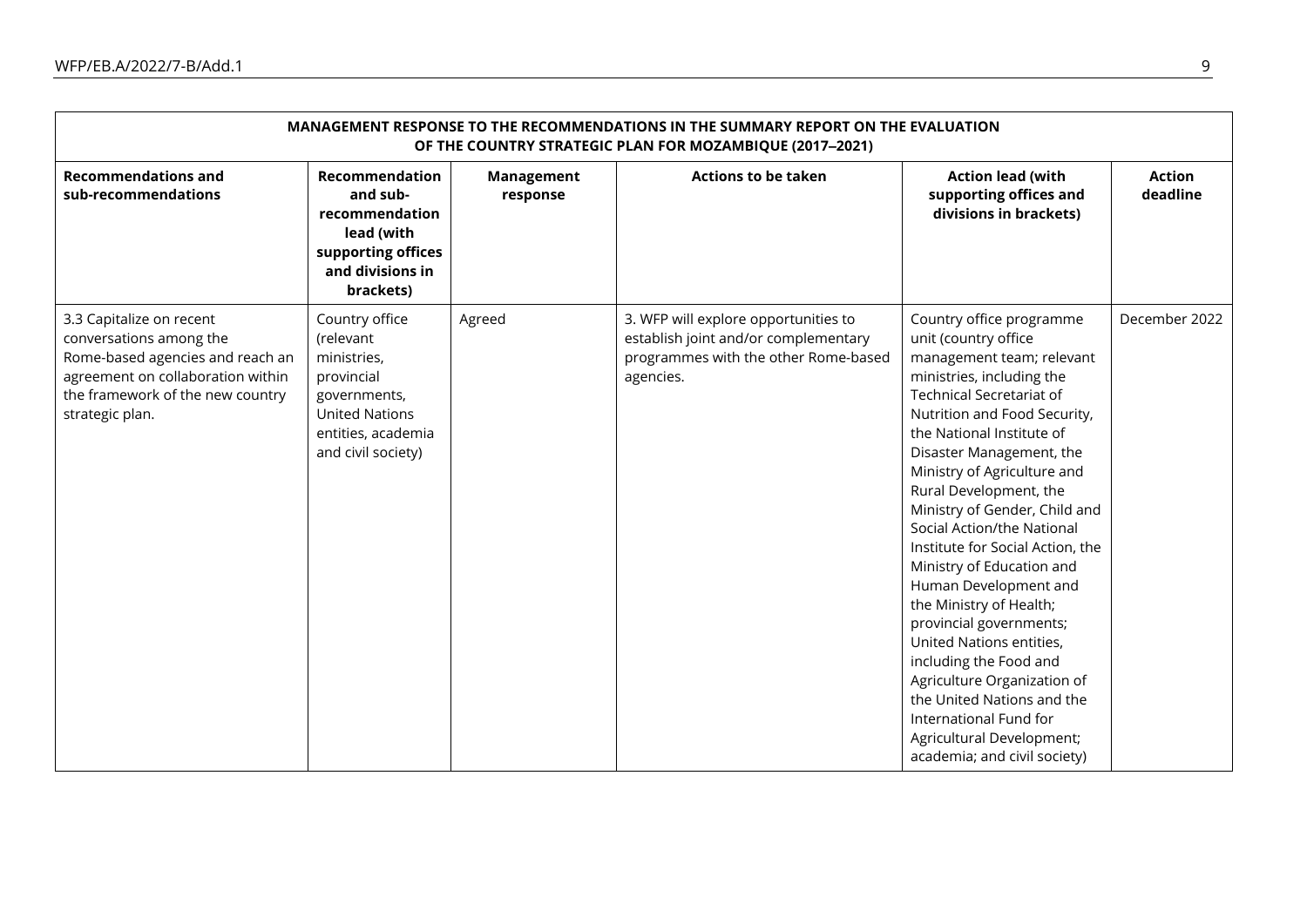| MANAGEMENT RESPONSE TO THE RECOMMENDATIONS IN THE SUMMARY REPORT ON THE EVALUATION<br>OF THE COUNTRY STRATEGIC PLAN FOR MOZAMBIQUE (2017-2021) |                                                                                                                                               |                        |                                                                                                                                                                                                                                                                                                                                                                                                                                                                                                                                                                                                                                                                                                                                                                                                                                                                                                                                                                                                                                         |                                                                                                                                                                                                                                                                                                                                                                                                                                                                                                                             |                           |  |  |
|------------------------------------------------------------------------------------------------------------------------------------------------|-----------------------------------------------------------------------------------------------------------------------------------------------|------------------------|-----------------------------------------------------------------------------------------------------------------------------------------------------------------------------------------------------------------------------------------------------------------------------------------------------------------------------------------------------------------------------------------------------------------------------------------------------------------------------------------------------------------------------------------------------------------------------------------------------------------------------------------------------------------------------------------------------------------------------------------------------------------------------------------------------------------------------------------------------------------------------------------------------------------------------------------------------------------------------------------------------------------------------------------|-----------------------------------------------------------------------------------------------------------------------------------------------------------------------------------------------------------------------------------------------------------------------------------------------------------------------------------------------------------------------------------------------------------------------------------------------------------------------------------------------------------------------------|---------------------------|--|--|
| <b>Recommendations and</b><br>sub-recommendations                                                                                              | Recommendation<br>and sub-<br>recommendation<br>lead (with<br>supporting offices<br>and divisions in<br>brackets)                             | Management<br>response | <b>Actions to be taken</b>                                                                                                                                                                                                                                                                                                                                                                                                                                                                                                                                                                                                                                                                                                                                                                                                                                                                                                                                                                                                              | <b>Action lead (with</b><br>supporting offices and<br>divisions in brackets)                                                                                                                                                                                                                                                                                                                                                                                                                                                | <b>Action</b><br>deadline |  |  |
| 3.4 Engage with academia and<br>leverage national and local<br>partnerships to support learning<br>and inform evidence-based<br>advocacy       | Country office<br>(relevant<br>ministries,<br>provincial<br>governments,<br><b>United Nations</b><br>entities, academia<br>and civil society) | Agreed                 | 4. WFP will continue to seek collaboration<br>with national and international education<br>institutions, research organizations and<br>think tanks in strategic areas such as<br>disaster risk reduction, social protection,<br>climate adaptation and resilience and<br>nutrition-sensitive programming as an<br>integral part of all efforts to reduce<br>malnutrition. These potential<br>collaborations include:<br>• agreement with the University of<br>Reading on the introduction and roll-<br>out of participatory integrated climate<br>services for agriculture (due in<br>December 2022);<br>• agreement with the Eduardo<br>Mondlane University to conduct<br>seasonal livelihood programming (due<br>in June 2022) and a market and<br>gender/youth assessment to inform a<br>value chain analysis (due in December<br>2022); and<br>• agreement with the International<br>Policy Centre for Inclusive Growth to<br>produce and disseminate knowledge<br>on shock-responsive social protection<br>(due in December 2022). | Country office programme<br>unit (relevant ministries,<br>including the Technical<br>Secretariat of Nutrition and<br>Food Security, the National<br>Institute of Disaster<br>Management, the Ministry of<br>Agriculture and Rural<br>Development, Ministry of<br>Gender, Child and Social<br>Action/the National Institute<br>of Social Action, the Ministry<br>of Education and Human<br>Development and the<br>Ministry of Health; provincial<br>governments; United Nations<br>entities; academia; and civil<br>society) | December 2022             |  |  |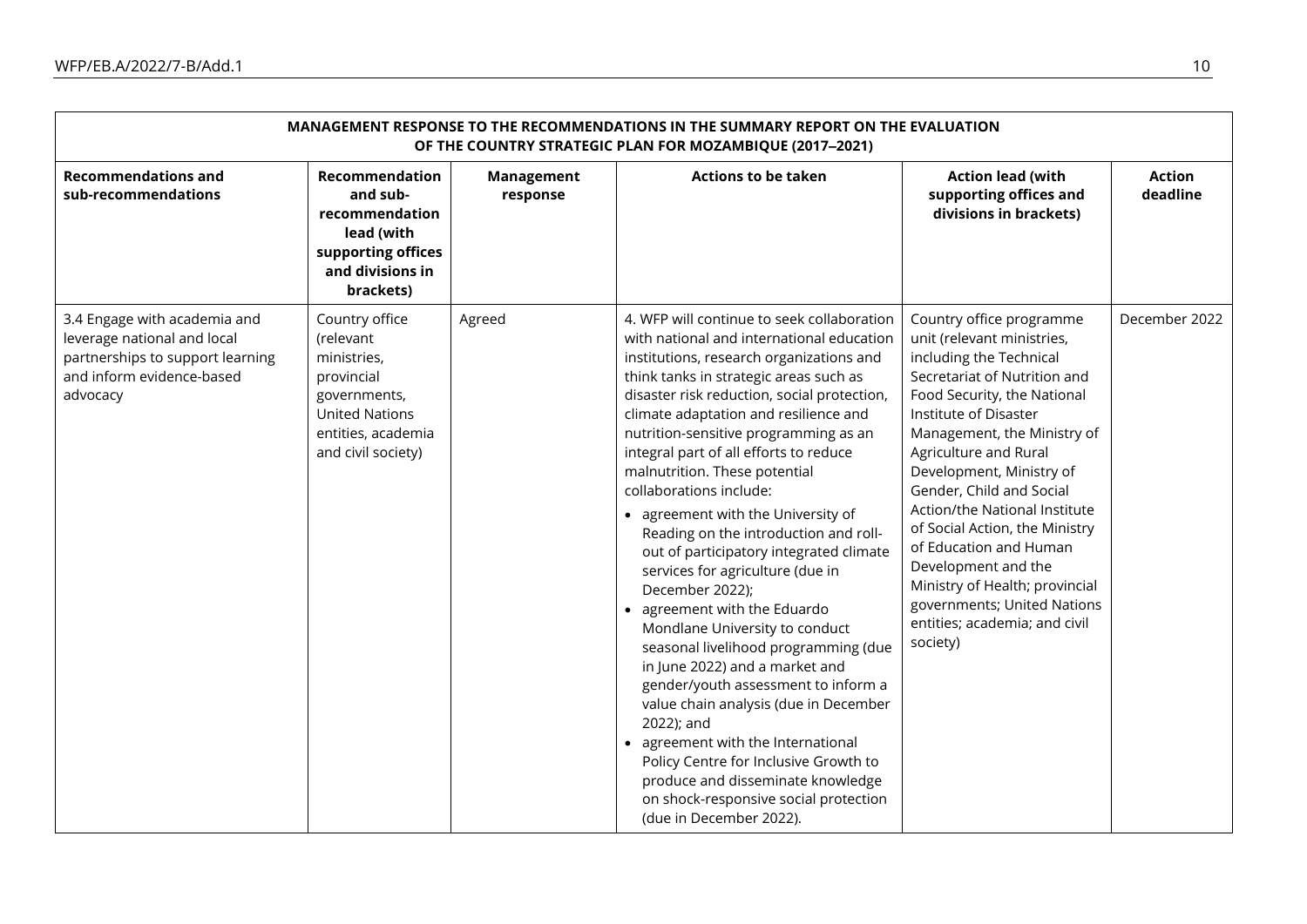| MANAGEMENT RESPONSE TO THE RECOMMENDATIONS IN THE SUMMARY REPORT ON THE EVALUATION<br>OF THE COUNTRY STRATEGIC PLAN FOR MOZAMBIQUE (2017-2021)                                                                                                                |                                                                                                                   |                               |                                                                                                                                                                                                                                                                                                                                                                                                                                                                                                                                                                                                                                                                       |                                                                                                                                                                                            |                           |  |  |  |
|---------------------------------------------------------------------------------------------------------------------------------------------------------------------------------------------------------------------------------------------------------------|-------------------------------------------------------------------------------------------------------------------|-------------------------------|-----------------------------------------------------------------------------------------------------------------------------------------------------------------------------------------------------------------------------------------------------------------------------------------------------------------------------------------------------------------------------------------------------------------------------------------------------------------------------------------------------------------------------------------------------------------------------------------------------------------------------------------------------------------------|--------------------------------------------------------------------------------------------------------------------------------------------------------------------------------------------|---------------------------|--|--|--|
| <b>Recommendations and</b><br>sub-recommendations                                                                                                                                                                                                             | Recommendation<br>and sub-<br>recommendation<br>lead (with<br>supporting offices<br>and divisions in<br>brackets) | <b>Management</b><br>response | <b>Actions to be taken</b>                                                                                                                                                                                                                                                                                                                                                                                                                                                                                                                                                                                                                                            | <b>Action lead (with</b><br>supporting offices and<br>divisions in brackets)                                                                                                               | <b>Action</b><br>deadline |  |  |  |
| <b>Priority: High/Medium</b><br><b>Overall deadline: June 2023</b><br>4. Enhance organizational<br>readiness to play a more catalytic<br>role in the implementation of the<br>country strategic plan                                                          | Country office<br>(regional bureau<br>and headquarters<br>country capacity<br>strengthening unit)                 | Agreed                        |                                                                                                                                                                                                                                                                                                                                                                                                                                                                                                                                                                                                                                                                       |                                                                                                                                                                                            |                           |  |  |  |
| 4.1 Ensure that country office staff<br>have the right skills including<br>adequate technical expertise in<br>climate change, protection, gender,<br>knowledge management,<br>institutional capacity strengthening<br>and policy advocacy. (December<br>2022) | Country office<br>(regional bureau<br>and headquarters<br>country capacity<br>strengthening unit)                 | Agreed                        | 1. WFP will conduct a workforce planning<br>exercise, considering the anticipated<br>workload and funding forecast,<br>guaranteeing that staffing structures will<br>be aligned with the CSP for 2022-2026.<br>To ensure robust delivery across its<br>portfolio in the next four and a half<br>years, the country office will consider<br>restructuring and redistributing positions<br>and functions to cover a variety of<br>responsibilities while maintaining<br>adequate segregation of duties and<br>oversight. This workforce planning<br>exercise will enable WFP to reduce<br>expected staff costs and deliver its work<br>throughout the period 2022-2026. | Country office management<br>team (country office human<br>resources and programme<br>units, regional bureau<br>programme unit and<br>headquarters country<br>capacity strengthening team) | December 2022             |  |  |  |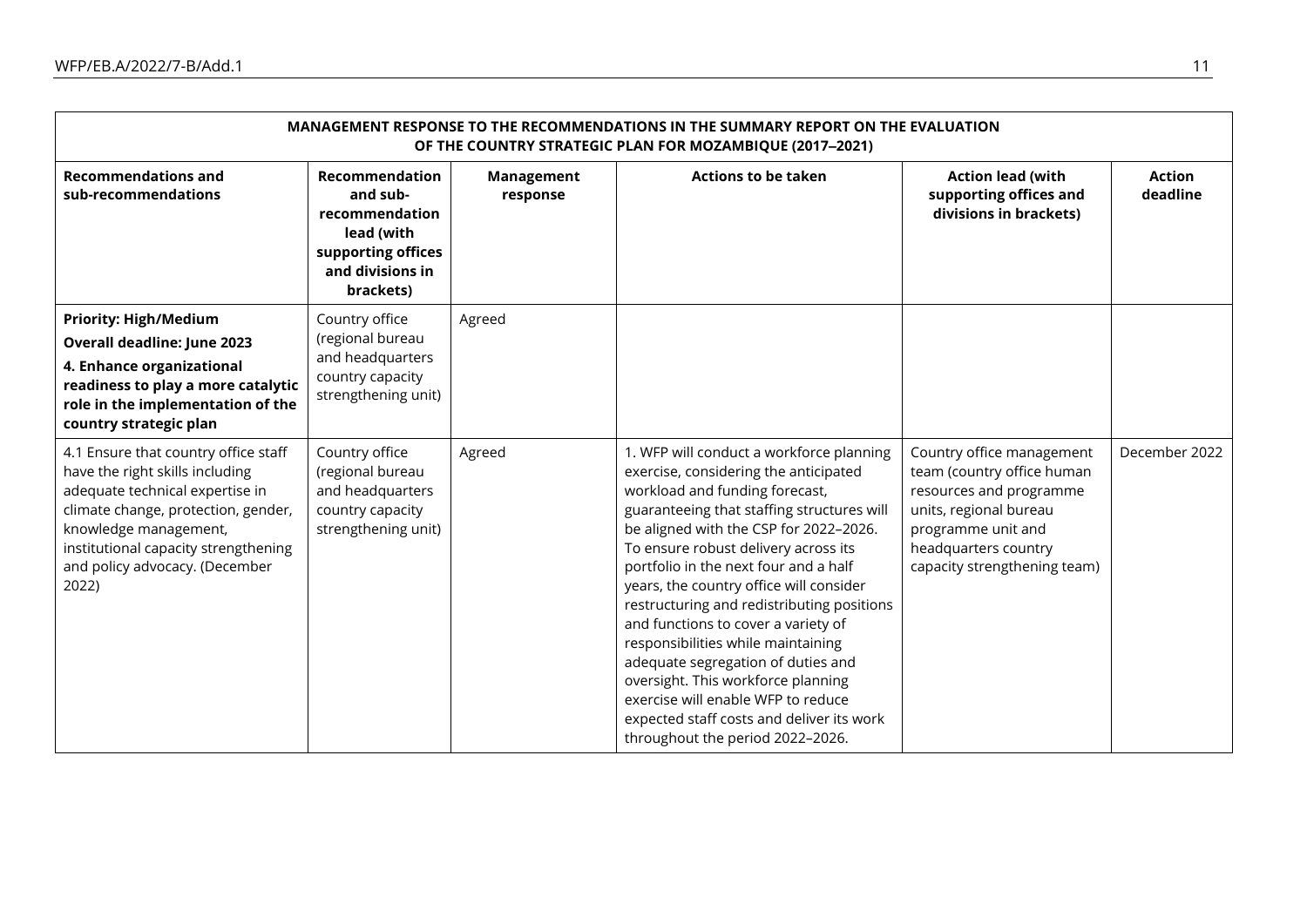| MANAGEMENT RESPONSE TO THE RECOMMENDATIONS IN THE SUMMARY REPORT ON THE EVALUATION<br>OF THE COUNTRY STRATEGIC PLAN FOR MOZAMBIQUE (2017-2021)                                                                                                                                                                                                              |                                                                                                                          |                        |                                                                                                                                                                                                                                                                                                                                                                                                                                              |                                                                                                                                                                                                |                           |  |  |  |
|-------------------------------------------------------------------------------------------------------------------------------------------------------------------------------------------------------------------------------------------------------------------------------------------------------------------------------------------------------------|--------------------------------------------------------------------------------------------------------------------------|------------------------|----------------------------------------------------------------------------------------------------------------------------------------------------------------------------------------------------------------------------------------------------------------------------------------------------------------------------------------------------------------------------------------------------------------------------------------------|------------------------------------------------------------------------------------------------------------------------------------------------------------------------------------------------|---------------------------|--|--|--|
| <b>Recommendations and</b><br>sub-recommendations                                                                                                                                                                                                                                                                                                           | <b>Recommendation</b><br>and sub-<br>recommendation<br>lead (with<br>supporting offices<br>and divisions in<br>brackets) | Management<br>response | <b>Actions to be taken</b>                                                                                                                                                                                                                                                                                                                                                                                                                   | <b>Action lead (with</b><br>supporting offices and<br>divisions in brackets)                                                                                                                   | <b>Action</b><br>deadline |  |  |  |
| 4.2 Ensure better integration of the<br>country strategic plan by structuring<br>technical teams around thematic<br>areas rather than country strategic<br>plan activities; improving<br>communication between<br>programme and supply chain<br>management personnel; and<br>ensuring that the Head of<br>Programme plays an enhanced<br>coordinating role. | Country office<br>(regional bureau<br>and headquarters<br>country capacity<br>strengthening unit)                        | Agreed                 | 2. WFP will seek to better integrate its<br>technical teams, particularly focusing on<br>teams that mirror the set-up of<br>programme themes for the CSP for<br>2022-2026. This may entail forming<br>internal thematic working groups for CSP<br>activities contributing to each of the<br>themes.                                                                                                                                          | Country office programme<br>unit (regional bureau<br>programme unit and<br>headquarters country<br>capacity strengthening team)                                                                | December 2022             |  |  |  |
| 4.3. Further strengthen the<br>monitoring framework by including<br>indicators that enable WFP to track<br>progress in individual, institutional<br>and policy environment capacity<br>strengthening and take the political<br>and institutional context into<br>account when analysing monitoring<br>data to inform strategic decision<br>making.          | Country office<br>(regional bureau<br>and headquarters<br>country capacity<br>strengthening unit)                        | Agreed                 | 3. The country office will adopt in the CSP<br>logical framework additional capacity<br>strengthening indicators introduced in<br>the updated corporate results<br>framework, which was approved by the<br>Executive Board at its 2022 first regular<br>session. Reporting on those indicators<br>will be accompanied by a description of<br>the political and institutional context for<br>the analysis of the relevant monitoring<br>data. | Country office research,<br>assessment and monitoring<br>unit (country office<br>programme unit, regional<br>bureau programme unit and<br>headquarters country<br>capacity strengthening unit) | <b>lune 2022</b>          |  |  |  |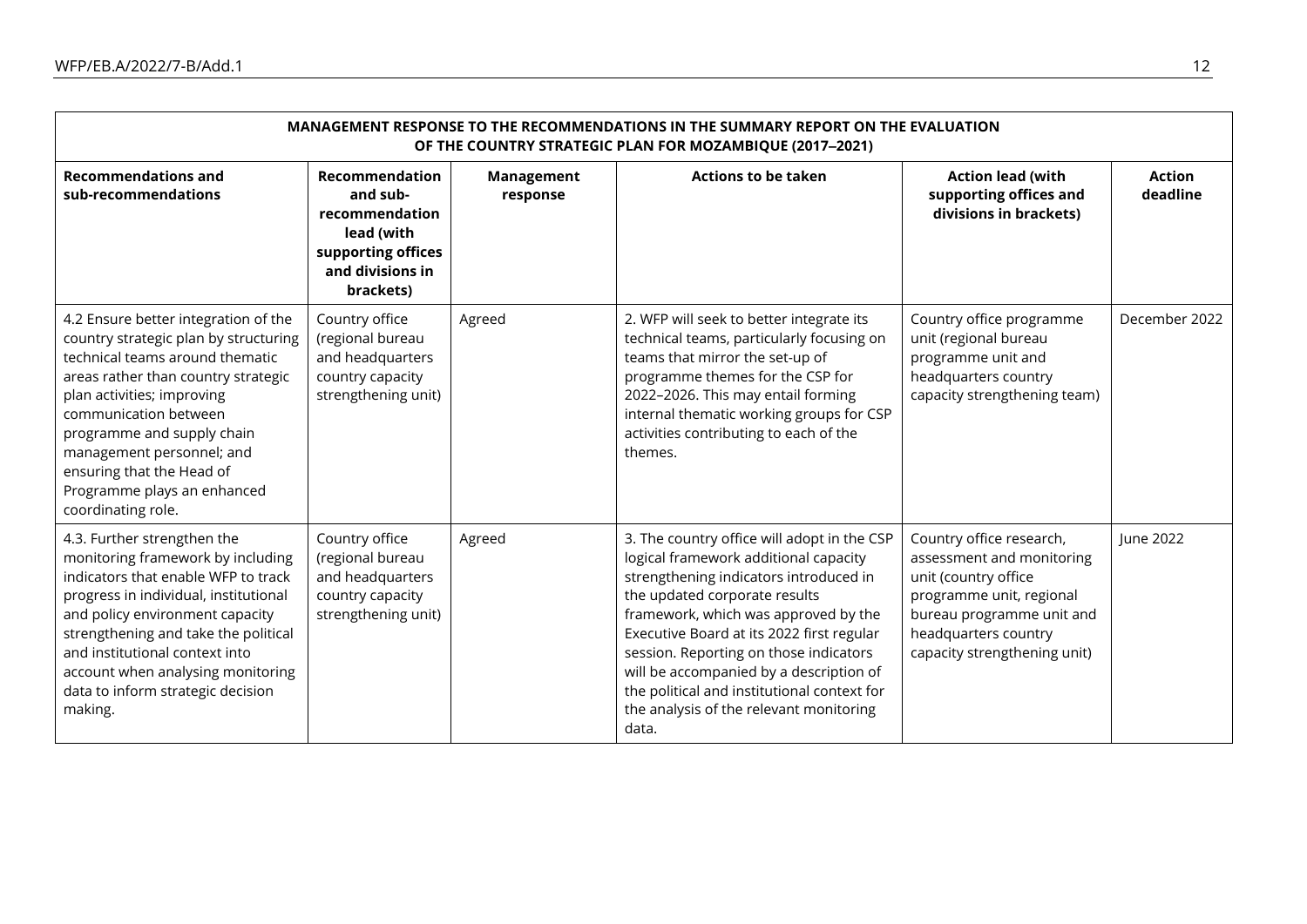| MANAGEMENT RESPONSE TO THE RECOMMENDATIONS IN THE SUMMARY REPORT ON THE EVALUATION<br>OF THE COUNTRY STRATEGIC PLAN FOR MOZAMBIQUE (2017-2021)                                                                                                                                              |                                                                                                                   |                                                                                                                                                                                                                                                                                                                                                                                                                               |                                                                                                                                                                                               |                                                                                                                                                                                                                                           |                           |  |  |  |
|---------------------------------------------------------------------------------------------------------------------------------------------------------------------------------------------------------------------------------------------------------------------------------------------|-------------------------------------------------------------------------------------------------------------------|-------------------------------------------------------------------------------------------------------------------------------------------------------------------------------------------------------------------------------------------------------------------------------------------------------------------------------------------------------------------------------------------------------------------------------|-----------------------------------------------------------------------------------------------------------------------------------------------------------------------------------------------|-------------------------------------------------------------------------------------------------------------------------------------------------------------------------------------------------------------------------------------------|---------------------------|--|--|--|
| <b>Recommendations and</b><br>sub-recommendations                                                                                                                                                                                                                                           | Recommendation<br>and sub-<br>recommendation<br>lead (with<br>supporting offices<br>and divisions in<br>brackets) | Management<br>response                                                                                                                                                                                                                                                                                                                                                                                                        | <b>Actions to be taken</b>                                                                                                                                                                    | <b>Action lead (with</b><br>supporting offices and<br>divisions in brackets)                                                                                                                                                              | <b>Action</b><br>deadline |  |  |  |
| 4.4 Continue to work with<br>institutional partners to establish a<br>transparent beneficiary targeting<br>system and invest in connecting<br>beneficiary databases to one<br>another whenever possible.                                                                                    | Country office<br>(regional bureau<br>and headquarters<br>country capacity<br>strengthening unit)                 | Agreed                                                                                                                                                                                                                                                                                                                                                                                                                        | 4. WFP will work closely with the National<br>Institute of Disaster Management and<br>other key government partners to align<br>its beneficiary targeting approach,<br>systems and databases. | Country office research,<br>assessment and monitoring<br>and beneficiary identity<br>management units (country<br>office programme unit,<br>regional bureau programme<br>unit and headquarters<br>country capacity<br>strengthening unit) | December 2022             |  |  |  |
| 4.5 Conduct an independent<br>evaluation of the current agreement<br>for the Russian Federation debt<br>swap, jointly commissioned by WFP<br>and the Government of<br>Mozambique, in order to assess its<br>design, performance and<br>effectiveness and identify any major<br>bottlenecks. | Country office<br>(regional bureau<br>and headquarters<br>country capacity<br>strengthening unit)                 | Disagreed<br>Currently, the Ministry<br>of Education and<br>Human Development<br>is conducting its own<br>evaluation of the<br>national home-grown<br>school feeding<br>programme, funded<br>through the Russian<br>Federation debt swap,<br>to assess its design,<br>performance, and<br>effectiveness. The<br>country office<br>evaluation plan for<br>2017-2021 included a<br>joint evaluation for<br>this purpose but the | Not applicable                                                                                                                                                                                | Not applicable                                                                                                                                                                                                                            | Not applicable            |  |  |  |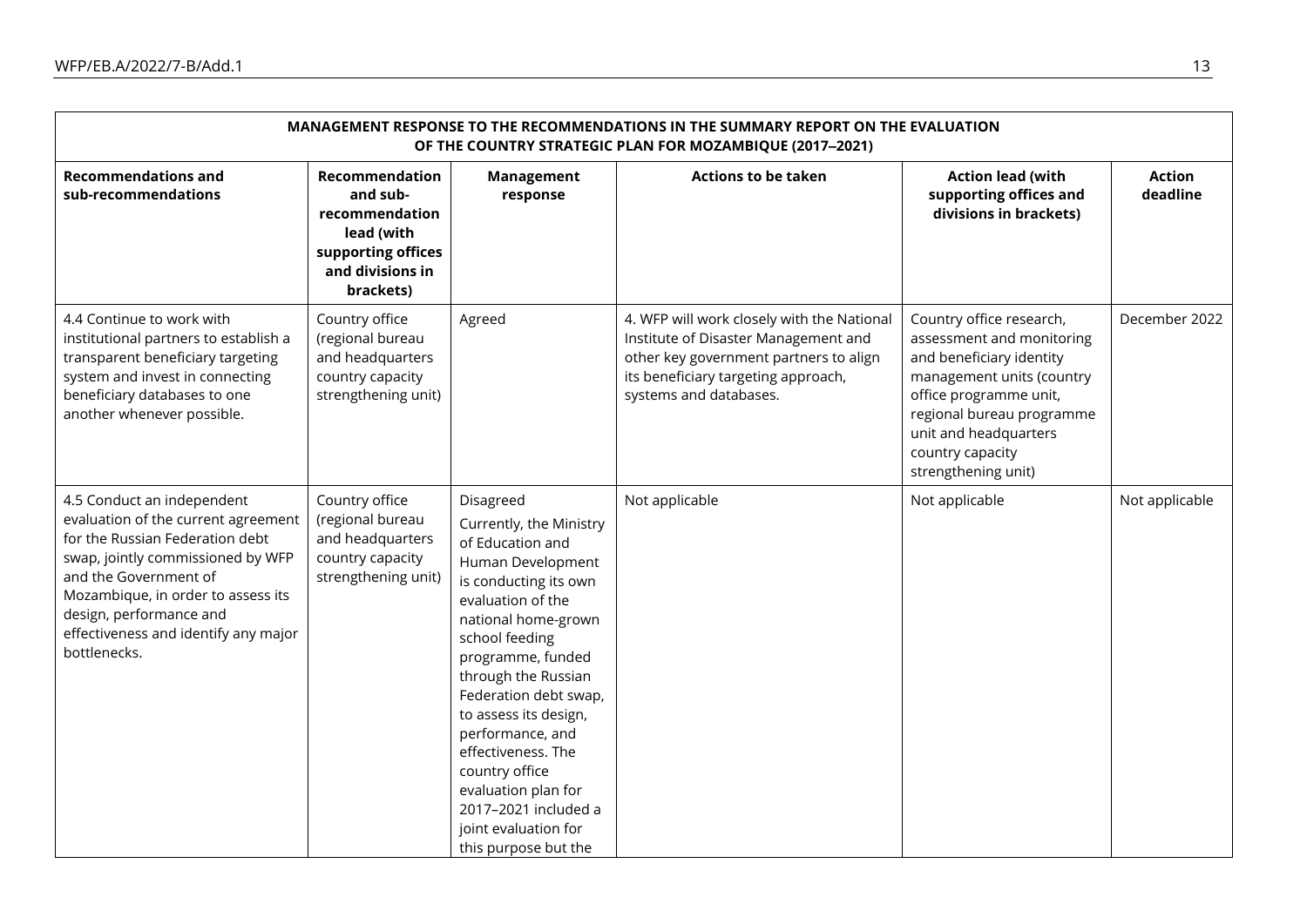| MANAGEMENT RESPONSE TO THE RECOMMENDATIONS IN THE SUMMARY REPORT ON THE EVALUATION<br>OF THE COUNTRY STRATEGIC PLAN FOR MOZAMBIQUE (2017-2021) |                                                                                                                   |                                                                                                                                                                                                                                                                                                                                 |                            |                                                                              |                           |  |
|------------------------------------------------------------------------------------------------------------------------------------------------|-------------------------------------------------------------------------------------------------------------------|---------------------------------------------------------------------------------------------------------------------------------------------------------------------------------------------------------------------------------------------------------------------------------------------------------------------------------|----------------------------|------------------------------------------------------------------------------|---------------------------|--|
| <b>Recommendations and</b><br>sub-recommendations                                                                                              | Recommendation<br>and sub-<br>recommendation<br>lead (with<br>supporting offices<br>and divisions in<br>brackets) | Management<br>response                                                                                                                                                                                                                                                                                                          | <b>Actions to be taken</b> | <b>Action lead (with</b><br>supporting offices and<br>divisions in brackets) | <b>Action</b><br>deadline |  |
|                                                                                                                                                |                                                                                                                   | to conduct it.<br>Based on that, the<br>country office has not<br>planned any such<br>evaluation for the term<br>of the CSP for 2022-<br>2026. Instead, in line<br>with the Office of<br>Evaluation's advice                                                                                                                    |                            |                                                                              |                           |  |
|                                                                                                                                                |                                                                                                                   | during the strategic and<br>electronic project<br>review processes for<br>the new CSP, two<br>decentralized<br>evaluations will be<br>scheduled with the aim<br>of prioritizing<br>innovative and pilot<br>activities to be scaled<br>up (i.e. climate<br>adaptation and<br>resilience and nutrition-<br>sensitive portfolios). |                            |                                                                              |                           |  |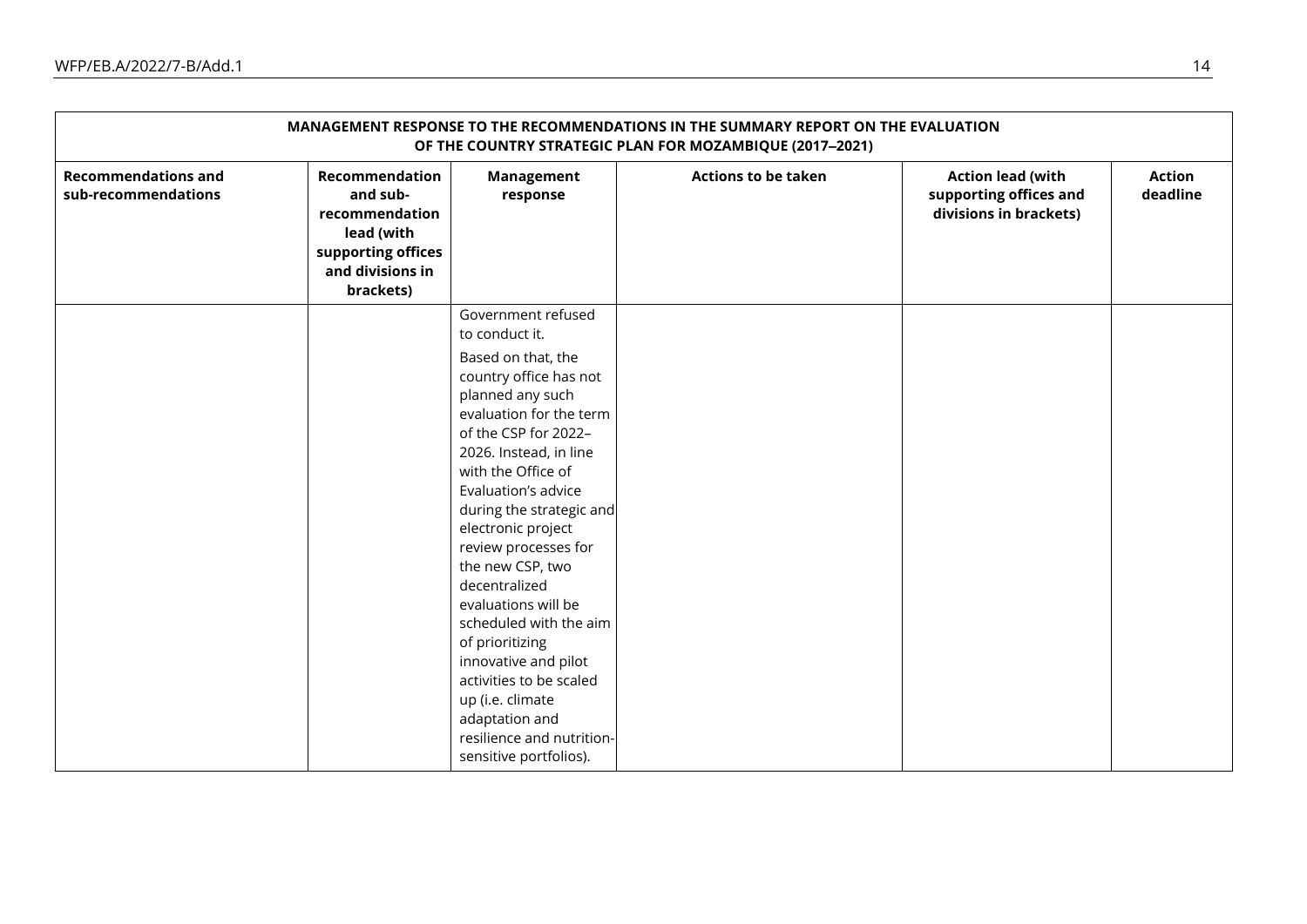| MANAGEMENT RESPONSE TO THE RECOMMENDATIONS IN THE SUMMARY REPORT ON THE EVALUATION<br>OF THE COUNTRY STRATEGIC PLAN FOR MOZAMBIQUE (2017-2021)                                                                                                                                                     |                                                                                                                          |                        |                                                                                                                                                                                                                                                                                                                                                                                                                                                                                                                                                                                                                                                                                                                                |                                                                                                                                                                                   |                           |  |
|----------------------------------------------------------------------------------------------------------------------------------------------------------------------------------------------------------------------------------------------------------------------------------------------------|--------------------------------------------------------------------------------------------------------------------------|------------------------|--------------------------------------------------------------------------------------------------------------------------------------------------------------------------------------------------------------------------------------------------------------------------------------------------------------------------------------------------------------------------------------------------------------------------------------------------------------------------------------------------------------------------------------------------------------------------------------------------------------------------------------------------------------------------------------------------------------------------------|-----------------------------------------------------------------------------------------------------------------------------------------------------------------------------------|---------------------------|--|
| <b>Recommendations and</b><br>sub-recommendations                                                                                                                                                                                                                                                  | <b>Recommendation</b><br>and sub-<br>recommendation<br>lead (with<br>supporting offices<br>and divisions in<br>brackets) | Management<br>response | <b>Actions to be taken</b>                                                                                                                                                                                                                                                                                                                                                                                                                                                                                                                                                                                                                                                                                                     | <b>Action lead (with</b><br>supporting offices and<br>divisions in brackets)                                                                                                      | <b>Action</b><br>deadline |  |
| <b>Priority: High</b><br><b>Overall deadline: June 2022</b><br>5. Define a fundraising and<br>advocacy strategy centred on<br>donors and international<br>financial institutions                                                                                                                   | Country office<br>(regional bureau)                                                                                      | Agreed                 |                                                                                                                                                                                                                                                                                                                                                                                                                                                                                                                                                                                                                                                                                                                                |                                                                                                                                                                                   |                           |  |
| 5.1 Define a strategy for drawing<br>donors' attention to the new<br>country strategic plan, organize<br>round table discussions of common<br>priorities and present evidence-<br>based results in appealing formats<br>(brochures, leaflets) to better<br>showcase WFP capacities.<br>(June 2022) | Country office<br>(regional bureau)                                                                                      | Agreed                 | 1. Significant efforts are being made to<br>ensure that there is a fundraising and<br>advocacy strategy. A partnership action<br>plan has been developed to accompany<br>the country strategic plan for 2022-2026.<br>Prior to the 2022 annual session of the<br>Executive Board, at which the country<br>strategic plan is expected to be<br>considered for approval, a briefing<br>session for donors will be organized in<br>Maputo. A document summarizing the<br>key aspects of the CSP will be<br>disseminated on the same occasion. The<br>country office is planning with the<br>Government to hold an official launch<br>ceremony for the CSP following its<br>approval by the Board. Details are being<br>discussed. | Country office donor<br>relations, communications<br>and reporting units (country<br>office programme unit;<br>regional bureau<br>communications, advocacy<br>and marketing unit) | June 2022                 |  |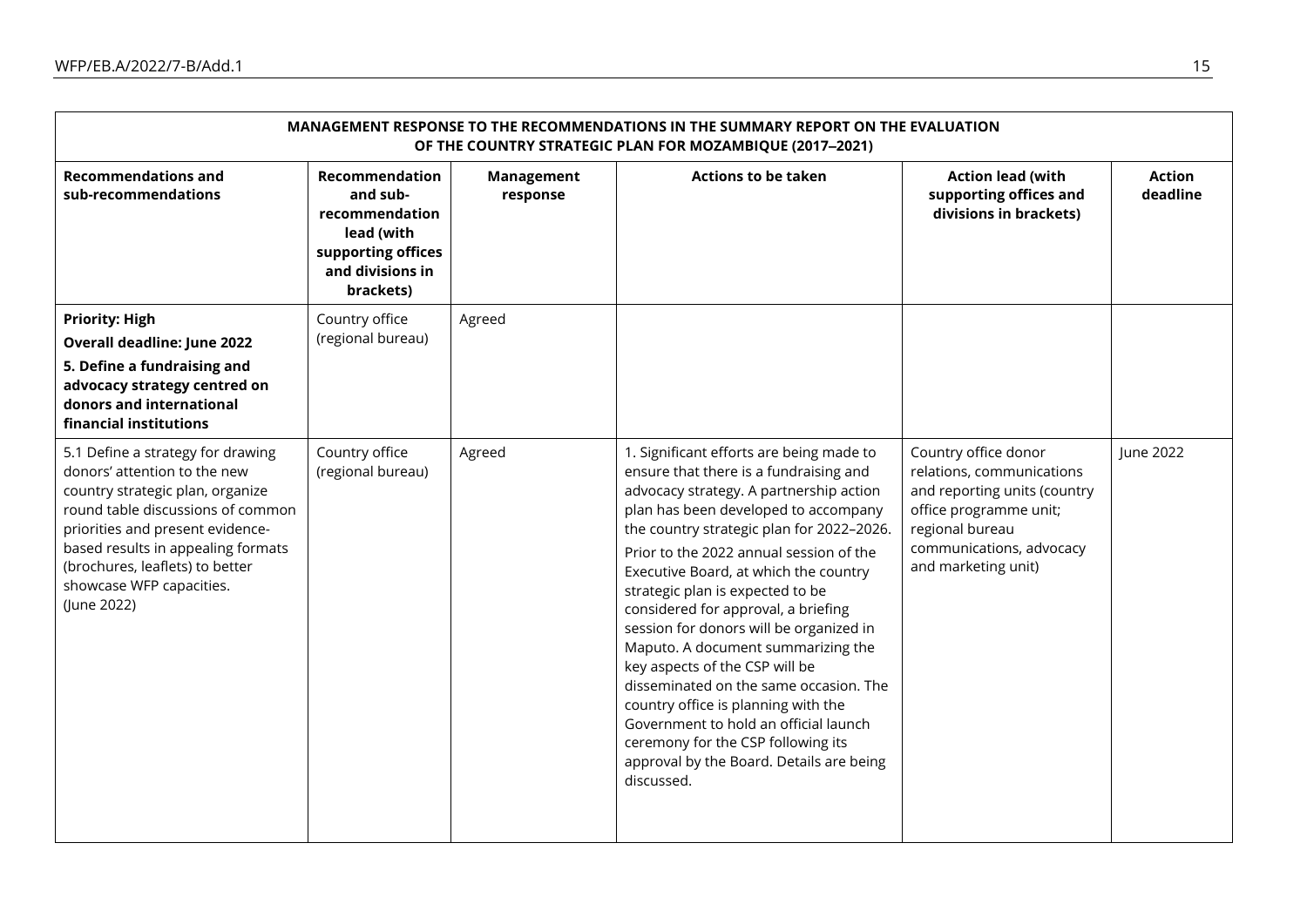| MANAGEMENT RESPONSE TO THE RECOMMENDATIONS IN THE SUMMARY REPORT ON THE EVALUATION<br>OF THE COUNTRY STRATEGIC PLAN FOR MOZAMBIQUE (2017-2021) |                                                                                                                   |                               |                                                                                                                                                                                                                                                                                                                                                                                                                                                                                                                                                                                                                                                                                                                                             |                                                                              |                           |  |
|------------------------------------------------------------------------------------------------------------------------------------------------|-------------------------------------------------------------------------------------------------------------------|-------------------------------|---------------------------------------------------------------------------------------------------------------------------------------------------------------------------------------------------------------------------------------------------------------------------------------------------------------------------------------------------------------------------------------------------------------------------------------------------------------------------------------------------------------------------------------------------------------------------------------------------------------------------------------------------------------------------------------------------------------------------------------------|------------------------------------------------------------------------------|---------------------------|--|
| <b>Recommendations and</b><br>sub-recommendations                                                                                              | Recommendation<br>and sub-<br>recommendation<br>lead (with<br>supporting offices<br>and divisions in<br>brackets) | <b>Management</b><br>response | <b>Actions to be taken</b>                                                                                                                                                                                                                                                                                                                                                                                                                                                                                                                                                                                                                                                                                                                  | <b>Action lead (with</b><br>supporting offices and<br>divisions in brackets) | <b>Action</b><br>deadline |  |
|                                                                                                                                                |                                                                                                                   |                               | In addition, WFP will continue its efforts<br>to:<br>share the results of programme<br>$\bullet$<br>implementation through<br>various publications, including<br>publicly available materials such<br>as country briefs, factsheets,<br>newsletters, human interest<br>stories and other materials<br>published externally on a<br>monthly and quarterly basis.<br>share research, assessments,<br>$\bullet$<br>monitoring findings, and<br>evaluation results such as<br>process-output monitoring<br>reports, outcome survey<br>reports, market price<br>assessment reports and other<br>reports related to evidence-<br>based results.<br>share the social media presence<br>$\bullet$<br>of WFP's operations throughout<br>the country. |                                                                              |                           |  |